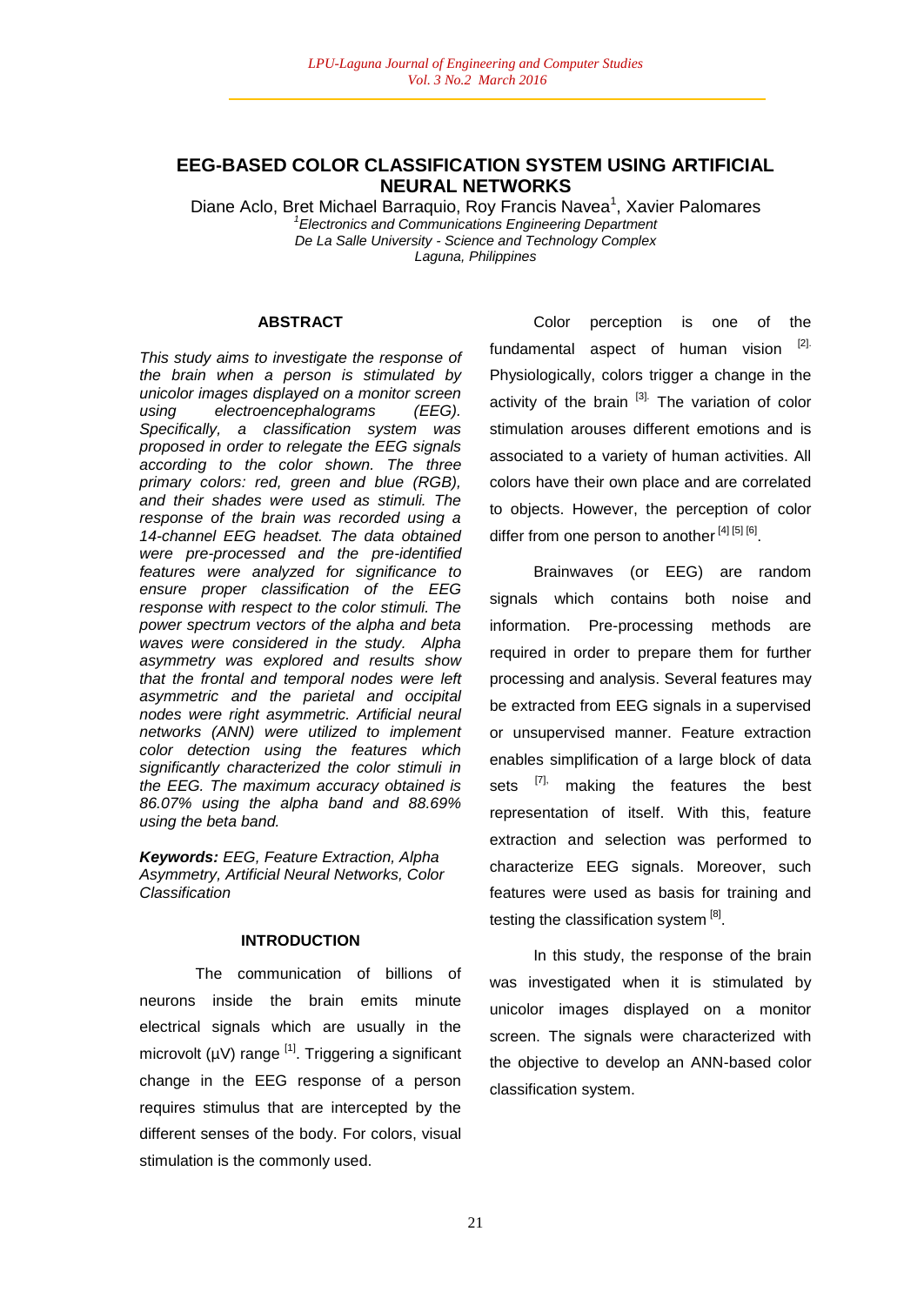# **EXPERIMENTAL DATA**

## *A.Color Stimuli*

The three primary colors: red (255,0,0), green (0,255,0) and blue (0,0,255) and their shades were considered as the stimuli. The shades were obtained by varying the hues to 100, 150 and 200. Fig. 1 shows the primary colors and their shades. The stimuli were projected using an LED screen monitor.



**Figure 1. Color Stimuli**

These color stimuli were projected in a specific sequence as shown in Table I. It was assured that no colors of similar shade appear next to each other.

**Table 1: Color Stimuli Arrangement**

|       | <b>Color Stimulus</b> | <b>Actual Color</b> |
|-------|-----------------------|---------------------|
|       | Rl                    | Cl                  |
|       | R2                    | C5                  |
| Red   | R3                    | C7                  |
|       | R4                    | C12                 |
|       | Bl                    | C6                  |
| Blue  | В2                    | C9                  |
|       | B3                    | $_{\rm cii}$        |
|       | B4                    | C3                  |
|       | Gl                    | $_{\text{C8}}$      |
| Green | G2                    | $_{\rm c2}$         |
|       | G3                    | C4                  |
|       | $\overline{G}4$       | C10                 |

# *B. EEG Data Set and Data Gathering Procedures*

Forty (40) undergraduate students with an age range 17 to 21 volunteered in the experiment. Data gathering was performed inside a dim, acoustically-prepared room at room temperature. A special set up was used to enable the participant to focus only on the stimuli presented using an LED monitor screen. The EEG responses throughout the presentation of the color stimuli were recorded using a 14-channel neuro-headset from Emotiv. The 14 nodes are as follows: AF3, F7, F3, FC5, T7, P7, O1, O2, P8, T8, FC6, F4, F8 and AF4. The letters F, T, P and O represent the regions or lobes of the brain where the nodes are found, namely, Frontal, Temporal, Parietal and Occipital lobes. The status of the contact quality of each node electrode was monitored in TestBench<sup>TM</sup> - which presents the real-time display of the neuro-headset data stream. Node electrodes that have good contact are indicated with a green color [9].

The timing diagram of the color stimuli is shown in Fig. 2. The timing diagram indicates the duration of the appearance of the black background as well as the color stimuli.



# **Figure 2. Timing Diagram of the Color Stimuli**

For the first three minutes of data gathering, the participants were asked to close their eyes to establish the baseline. After which, a bell will ring, to tell the participants to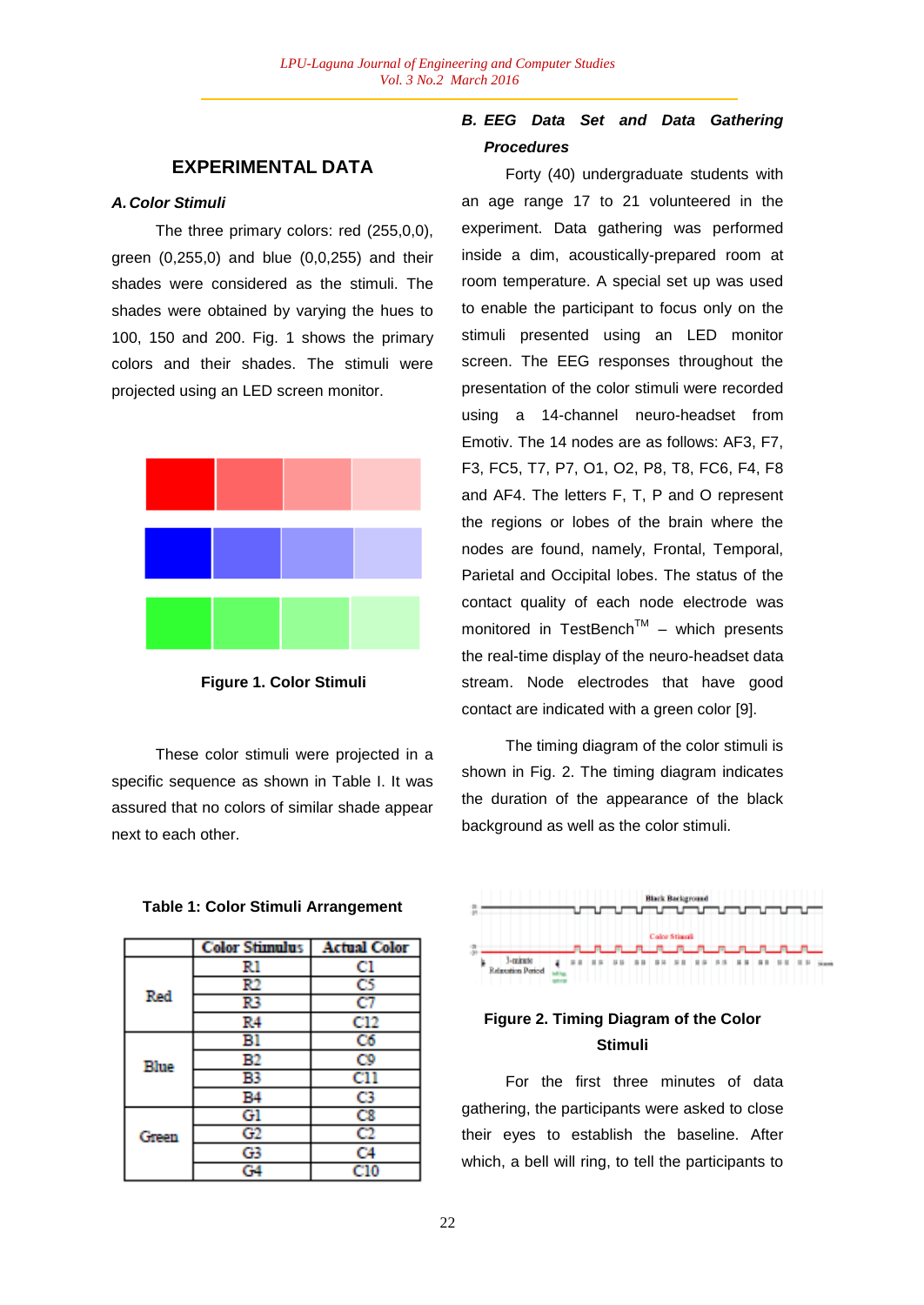open their eyes and focus on the screen. A 10 second display of a black background comes next in order to 'relax' the eyes of the participants. The black background will be replaced by the color stimuli with a duration of 2 seconds. The display of a 10-second black background and the 2-second color stimulus continues until all the twelve colors were projected.

Synchronization is an important concern when gathering a continuous data from the neuro-headset. To handle this issue, the physical movement and EEG response of the participants, as well as the display of the colors were video recorded. This made sure that the EEG signals were epoched (segmented) properly, separating the baseline, the black backgrounds and the color stimuli.

## **FEATURE EXTRACTION**

The segmented raw EEG signals were filtered according to the frequency of the alpha (8–13 Hz) and beta (13-30 Hz) bands. The function "eegfilt" was used to accomplish this. The function "eegfilt" is one of the filtering function in EEGLAB, an open-source MATLAB toolbox designed specifically for EEG analysis. The filtered EEG responses were normalized. Thirty out of forty responses were subjected to moving average algorithm for further noise elimination and data smoothening [10].

Twelve features were initially considered in this study. The details of each can be viewed as per citation. The initial features are the following: mean [11], standard deviation  $^{[11]}$ , skewness  $^{[12]}$ , kurtosis  $^{[12]}$ , sample entropy  $[13]$ , approximate entropy  $[14]$ , wavelet transform [15], Hjorth Parameters [16], power spectral density <sup>[17]</sup>, cumulative root mean square  $^{[18]}$ , waveform length  $^{[8]}$  and energy spectral density  $[19]$ . These features were applied on the power spectrum vector of the EEG data  $[20]$ . The power spectrum can be obtained using Equation (1).

$$
P_k = \frac{1}{N^2} |X(k)|^2, \text{for } k = 1, 2, \dots, N - 1 \tag{1}
$$

where  $|X(k)|$  is the magnitude of the Fourier transform complex coefficients of the timedomain signal and N is the number of samples.

## **RESULTS**

#### *Power Density Distribution*

To verify the impact of color stimulation, the power density distribution along the 14 nodes was investigated. By plotting the spectral maps, it was verified that every reaction of the participants to a color stimulus varied in all 14 nodes in terms of power density.

The colors along the spectral maps indicate the intensity of power 'felt' by a node. Red indicates the strongest power while blue indicates the lowest. In Fig. 3 and Fig. 4, notice that no spectral map reacted similarly as compared to another. Moreover, upon comparing the spectral maps of the two color stimuli, almost no similarity was observed indicating that the participants differ in reaction and perception to the two colors.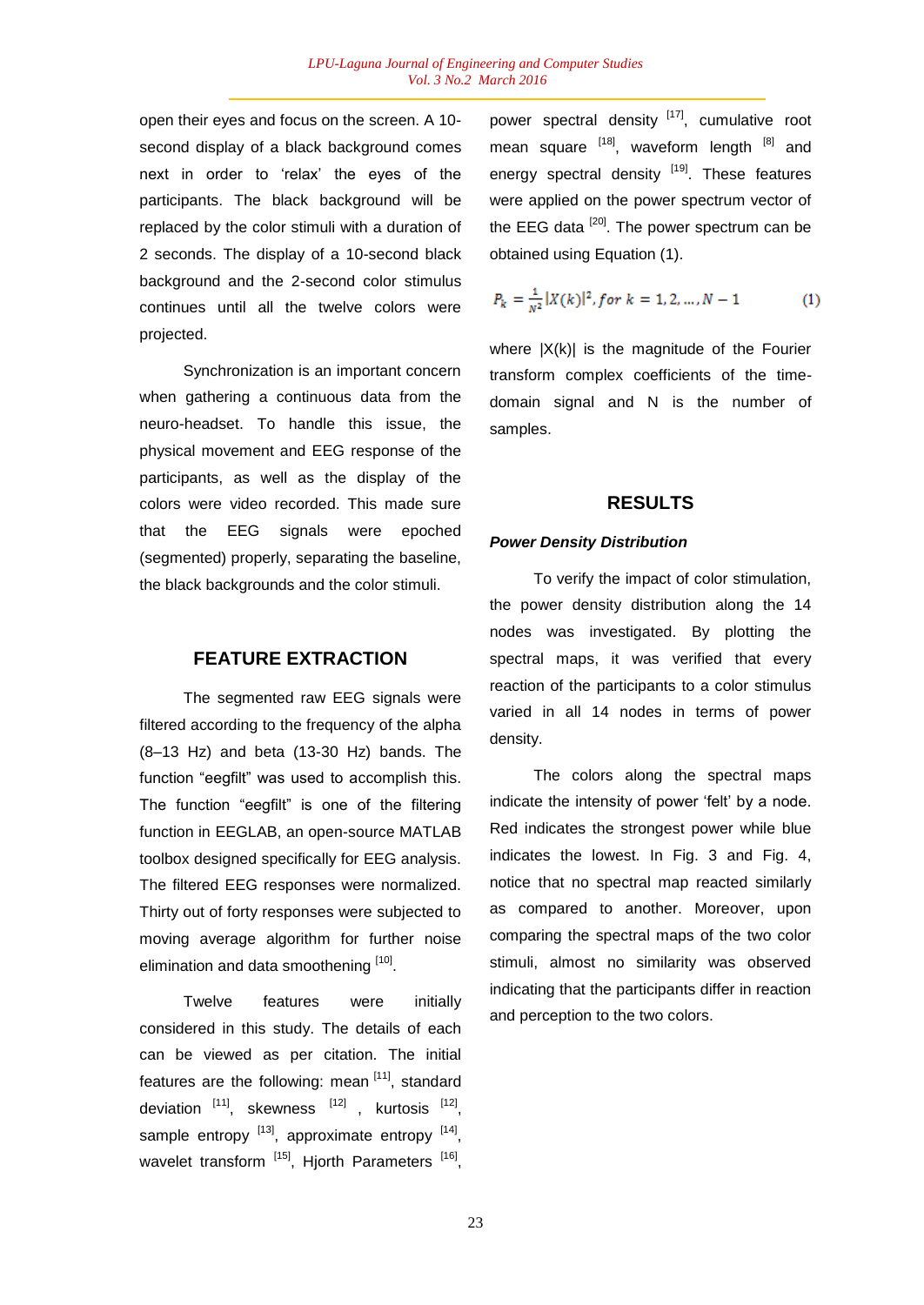

**Figure 3 (a) Alpha and (b) Beta Power Spectral Maps for Color 1**



# **Figure 4 (a) Alpha and (b) Beta Power Spectral Maps for Color 2**

In determining the power distribution along the 14 nodes, all spectral maps undergone a subjective look wherein the nodes with the highest power distribution (indicated by color red) were tallied. All power density distribution charts, whether along the alpha or beta band, allocate a big chunk to the nodes present along the frontal lobe. Results show that the frontal lobe reacts more than the occipital lobe despite using visual stimuli – the occipital lobe allows a person to process, perceive and discriminate what the eyes can see  $^{[21]}$ .

## *Feature Selection*

A variance test was performed to determine which among the 12 initial features can significantly describe the EEG data in relation to the color stimuli. The features were

extracted from the vectors produced using moving average algorithm forming 29 different feature vectors. The difference between the variances of the feature vectors of the baseline and the color was calculated and the maximum difference was obtained. The maximum difference on the values of the variances was used as an indicator that the reactions of the baseline and color is different from one another.

Kurtosis was found to be the most significant feature for both alpha and beta bands. However, kurtosis was more dispersed along the alpha band as shown in Fig. 5.



# **Figure 5 Distribution of Kurtosis that Yielded the Maximum Variance Difference**

Furthermore, the fourth shade of green along node P8, kurtosis yielded the highest variance of 938.39. On the other hand, beta yielded a maximum variance of 389.41. Having kurtosis as the most significant feature it indicates that the peakedness of the reaction of the color differed greatly as compared to the baseline or when the participant is relaxed.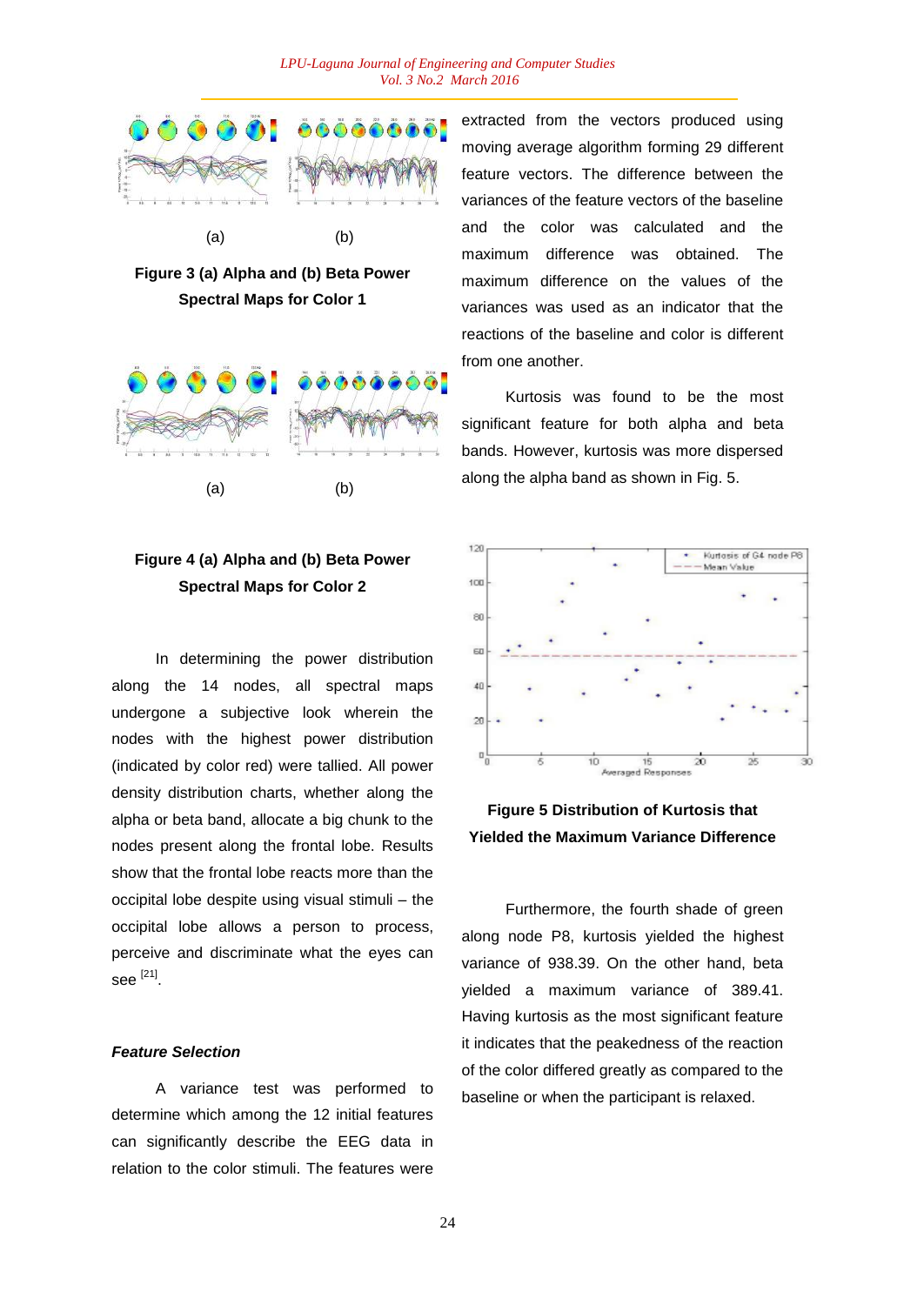#### *Alpha-wave Asymmetry*

Since the left and right hemispheres of the brain perform different functions [14], the pair of nodes from both hemispheres must have a distinct reaction with respect to each other. Figure 6 shows how nodes AF3 and AF4 reacted differently using Color 1 (C1) as stimulus. The asymmetrical response of these nodes were evident along both alpha and beta bands.



**Figure 6 Node Asymmetry on pair AF3-AF4**

Using the difference score method (DSM) [22], the pairs of nodes that showed left or right asymmetry were tallied, showing that the frontal and temporal nodes were left asymmetric while the parietal and occipital nodes were right asymmetric. This is evident for all the 12 color stimuli.

## *Participant Responses*

For both alpha and beta bands, it was observed that all participants react similarly to all color stimulus. The significant difference of these responses was observed using Analysis of Variance (ANOVA) with a confidence level of 95%. All resulting *p*-values obtained from all 40 participants, for all 14 nodes, showed no significant differences between the responses of all participants despite differences between their age, gender and handwriting orientation.

#### *Color Detection System*

A color detection system using ANN was designed and implemented to predict the color seen by the 10 test participants. The features with highest significance served as the inputs for the network. The attributes used in training the neural network used all the 14 nodes, the RGB colors and three different sets of features: Set1 - 9 features, Set2 - 5 features and Set3 - 3 features. Waveform Length was removed due to its high dependence on data length. In addition, sample and approximate entropy were not considered since they were found to be least significant based on the variance test.

The training was done using a singlelayer network wherein the number of neurons was varied from 50, 100, 500, 1000 and 2000. Using feedforward network, the training was re-iterated until the mean square error was less than 0.1. The desired output would only be the primary colors: red, blue and green. The accuracy of the performance of the color detection system was done using sensitivity and specificity. A sample confusion matrix is shown in Table II.

# **Table 2: Color Detection System Decision Chart (Test for Red)**

|                           | Red                   | Not Red               |  |  |
|---------------------------|-----------------------|-----------------------|--|--|
| <b>Predicted: Red</b>     | <b>True Positive</b>  | <b>False Positive</b> |  |  |
| <b>Predicted: Not Red</b> | <b>False Negative</b> | <b>True Negative</b>  |  |  |

To obtain the actual result for every color, all the nodes that showed the True Positive, True Negative, False Positive and False Negative responses were counted. The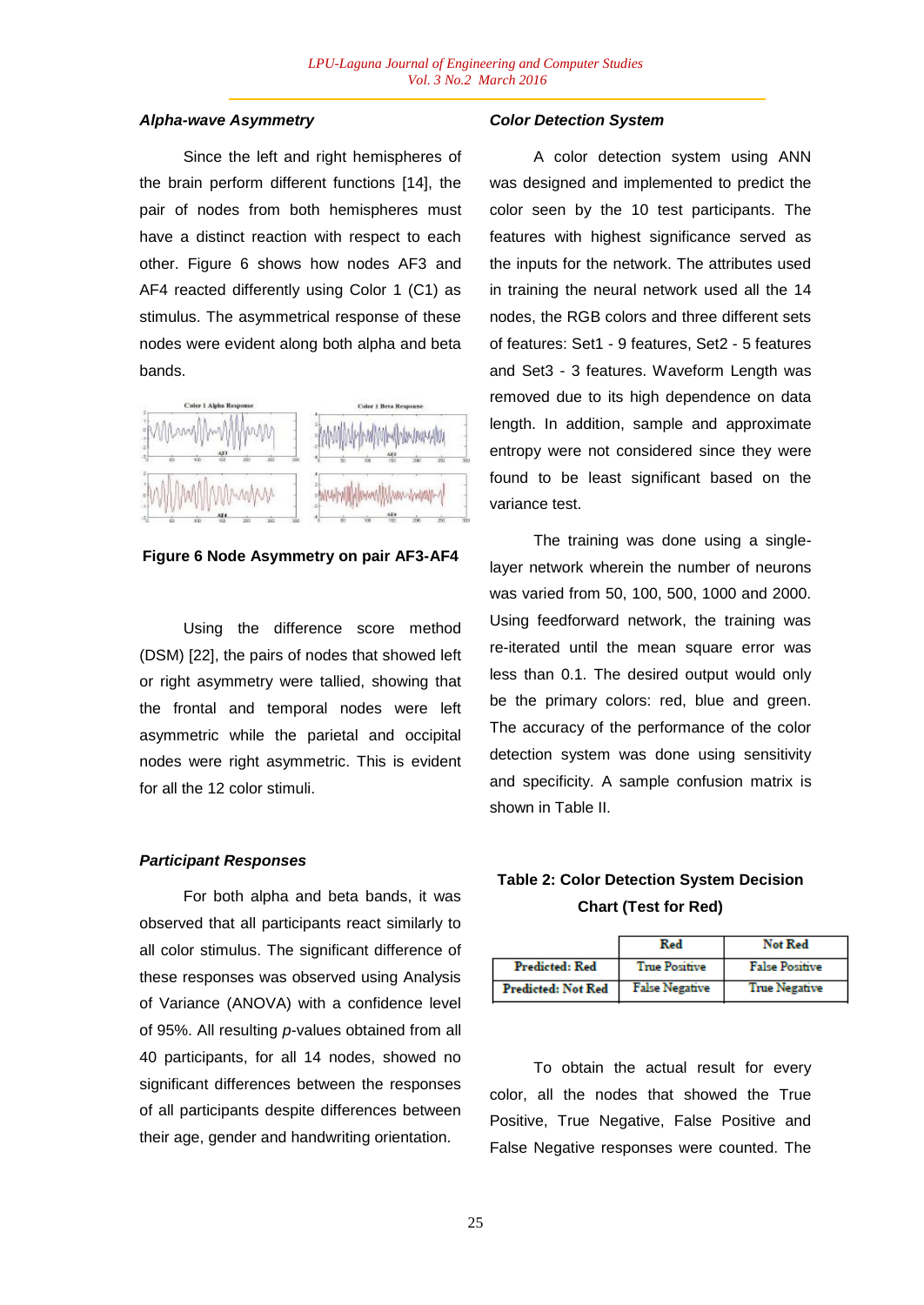summations per category were treated as the result for the color.

Using 9 features as part of the attributes, it resulted to a higher accuracy as compared to the networks that used the top 5 or top 3 features. The maximum accuracy in the alpha band is 86.07% while in the beta band, a maximum accuracy of 88.69% is obtained. Both maximum accuracies were obtained from a 1000-neuron ANN. Accuracy results are shown in Tables III, IV and V.

Lesser number of neurons entailed lower sensitivity for color groups red and green. As the number of neurons increases, the sensitivity of the two color groups increases. The sensitivity of red and green showed a direct proportional relationship with the number of neurons only until 1000 neurons. Results at 2000 neurons is lesser as compared to that of 1000 neurons.

# **Table 3: Accuracy Results for the Alpha and Beta Bands with 9 Features**

|         | <b>TEST FOR RED</b> |                     | <b>TEST FOR BLUE</b> |                     | <b>TEST FOR GREEN</b> |                     |                 |
|---------|---------------------|---------------------|----------------------|---------------------|-----------------------|---------------------|-----------------|
| Neurons | Ave.<br>Sensitivity | Ave.<br>Specificity | Ave<br>Sensitivity   | Ave.<br>Specificity | Ave.<br>Sensitivity   | Ave.<br>Specificity | <b>ACCURACY</b> |
| 50      | 10.89%              | 98.92%              | 95.54%               | 11.52%              | 11.25%                | 98.39%              | 59.48%          |
| 100     | 13.04%              | 98.57%              | 95.54%               | 15%                 | 14.82%                | 98.13%              | 60.75%          |
| 500     | 23.57%              | 97.5%               | 89.46%               | 24.59%              | 23.93%                | 96.70%              | 63.77%          |
| 1000    | 74 29%              | 97.32%              | 89.82%               | 73.93%              | 73 21%                | 97.41%              | 86.07%          |
| 2000    | 71.61%              | 97.23%              | 89.29%               | 71.70%              | 71.43%                | 97.23%              | 84.96%          |

# | TEST FOR RED | TEST FOR BLUE | TEST FOR GREEN

(a) Alpha Band

| Neurons | Ave.<br>Sensitivity | Ave.<br>Specificity | Ave.<br>Sensitivity | Ave.<br>Specificity | Ave.<br>Sensitivity | Ave.<br>Specificity | ACCURACY |
|---------|---------------------|---------------------|---------------------|---------------------|---------------------|---------------------|----------|
| 50      | 8.39%               | 98.39%              | 95.54%              | 7.86%               | 6.79%               | 99.11%              | 57.94%   |
| 100     | 17.14%              | 97.59%              | 93.57%              | 17.14%              | 15.54%              | 98.39%              | 61.39%   |
| 500     | 21.43%              | 97.59%              | 91.61%              | 21.70%              | 20.89%              | 97.68%              | 63.10%   |
| 1000    | 78.57%              | 97.95%              | 92.32%              | 78.57%              | 78.21%              | 98.04%              | 88.69%   |
| 2000    | 75.36%              | 97.77%              | 91.79%              | 76.88%              | 77.86%              | 97.86%              | 87.78%   |

## (b) Beta Band

## **Table 4: Accuracy Results for the Alpha**

## **and Beta Bands with 5 Features**

|                | <b>TEST FOR RED</b> |                     | <b>TEST FOR BLUE</b> |                     | <b>TEST FOR GREEN</b> |                     |                 |
|----------------|---------------------|---------------------|----------------------|---------------------|-----------------------|---------------------|-----------------|
| <b>Neurons</b> | Ave.<br>Sensitivity | Ave.<br>Specificity | Ave.<br>Sensitivity  | Ave.<br>Specificity | Ave.<br>Sensitivity   | Ave.<br>Specificity | <b>ACCURACY</b> |
| 50             | 0.89%               | 99.82%              | 99.11%               | 1.69%               | 2.32%                 | 99.64%              | 56.07%          |
| 100            | 2.14%               | 99.64%              | 98.75%               | 4.11%               | 5.54%                 | 99.46%              | 56.98%          |
| 500            | 8.04%               | 98.84%              | 95.89%               | 11.43%              | 13.75%                | 98.57%              | 59.48%          |
| 1000           | 69.29%              | 96.79%              | 90.18%               | 71.79%              | 73.75%                | 98.04%              | 85.16%          |
| 2000           | 66.07%              | 96.70%              | 89.82%               | 67.14%              | 67.5%                 | 97.86%              | 82.98%          |

## (a) Alpha Band

|         | <b>TEST FOR RED</b> |                     | <b>TEST FOR BLUE</b> |                     | <b>TEST FOR GREEN</b> |                     |                 |
|---------|---------------------|---------------------|----------------------|---------------------|-----------------------|---------------------|-----------------|
| Neurons | Ave.<br>Sensitivity | Ave.<br>Specificity | Ave.<br>Sensitivity  | Ave.<br>Specificity | Ave.<br>Sensitivity   | Ave.<br>Specificity | <b>ACCURACY</b> |
| 50      | 2.14%               | 99.82%              | 99.29%               | 2.23%               | 2.31%                 | 99.82%              | 56.39%          |
| 100     | 3.39%               | 99 46%              | 98.39%               | 4.38%               | 5%                    | 99.55%              | 57.06%          |
| 500     | 8.03%               | 99.02%              | 96.61%               | 8.39%               | 8.04%                 | 98.93%              | 58.37%          |
| 1000    | 66.96%              | 97.05%              | 88.93%               | 68.30%              | 68.57%                | 96.88%              | 83 21%          |
| 2000    | 61.25%              | 97.77%              | 90.71%               | 60.98%              | 60.17%                | 97.32%              | 80.48%          |

## (b) Beta Band

# **Table 5: Accuracy Results for the Alpha**

# **and Beta Bands with 3 Features**

|         | <b>TEST FOR RED</b> |                     | <b>TEST FOR BLUE</b> |                     | <b>TEST FOR GREEN</b> |                     |                 |  |
|---------|---------------------|---------------------|----------------------|---------------------|-----------------------|---------------------|-----------------|--|
| Neurons | Ave.<br>Sensitivity | Ave.<br>Specificity | Ave.<br>Sensitivity  | Ave.<br>Specificity | Ave.<br>Sensitivity   | Ave.<br>Specificity | <b>ACCURACY</b> |  |
| 50      | 0.71%               | 99.82%              | 98.93%               | 1.96%               | 3.04%                 | 99.55%              | 56.15%          |  |
| 100     | 5.36%               | 99.73%              | 98.93%               | 5.98%               | 6.07%                 | 99.46%              | 57.86%          |  |
| 500     | 13.03%              | 98.57%              | 94.29%               | 15.8%               | 16.07%                | 97.95%              | 60.75%          |  |
| 1000    | 17.68%              | 98.13%              | 92.14%               | 20.54%              | 21.96%                | 97.23%              | 62.62%          |  |
| 2000    | 62.14%              | 96.25%              | 86.07%               | 63.04%              | 63.75%                | 96.70%              | 80.44%          |  |

## (a) Alpha Band

|         | <b>TEST FOR RED</b> |             | <b>TEST FOR BLUE</b> |             | <b>TEST FOR GREEN</b> |             |                 |
|---------|---------------------|-------------|----------------------|-------------|-----------------------|-------------|-----------------|
| Neurons | Ave.                | Ave.        | Ave.                 | Ave.        | Ave.                  | Ave.        | <b>ACCURACY</b> |
|         | Sensitivity         | Specificity | Sensitivity          | Specificity | Sensitivity           | Specificity |                 |
| 50      | 3.39%               | 99.73%      | 98.57%               | 3.13%       | 2.32%                 | 99.29%      | 56.51%          |
| 100     | 2.85%               | 99.73%      | 98.57%               | 3.39%       | 3.57%                 | 99.38%      | 56.67%          |
| 500     | 10.36%              | 99.10%      | 96.25%               | 10%         | 9.11%                 | 98.75%      | 59.05%          |
| 1000    | 12.14%              | 98.66%      | 95.71%               | 12.32%      | 11.43%                | 98.66%      | 59.84%          |
| 2000    | 40.71%              | 97.23%      | 8929%                | 39.46%      | 36.25%                | 96.43%      | 70.28%          |

## (b) Beta Band

On the other hand, the specificity was found to have an inverse proportional relationship with the increasing number of neurons. This was observed for color groups red and green. Similar to sensitivity, specificity increases as the number of neurons increases except when the number of neurons reached 2000.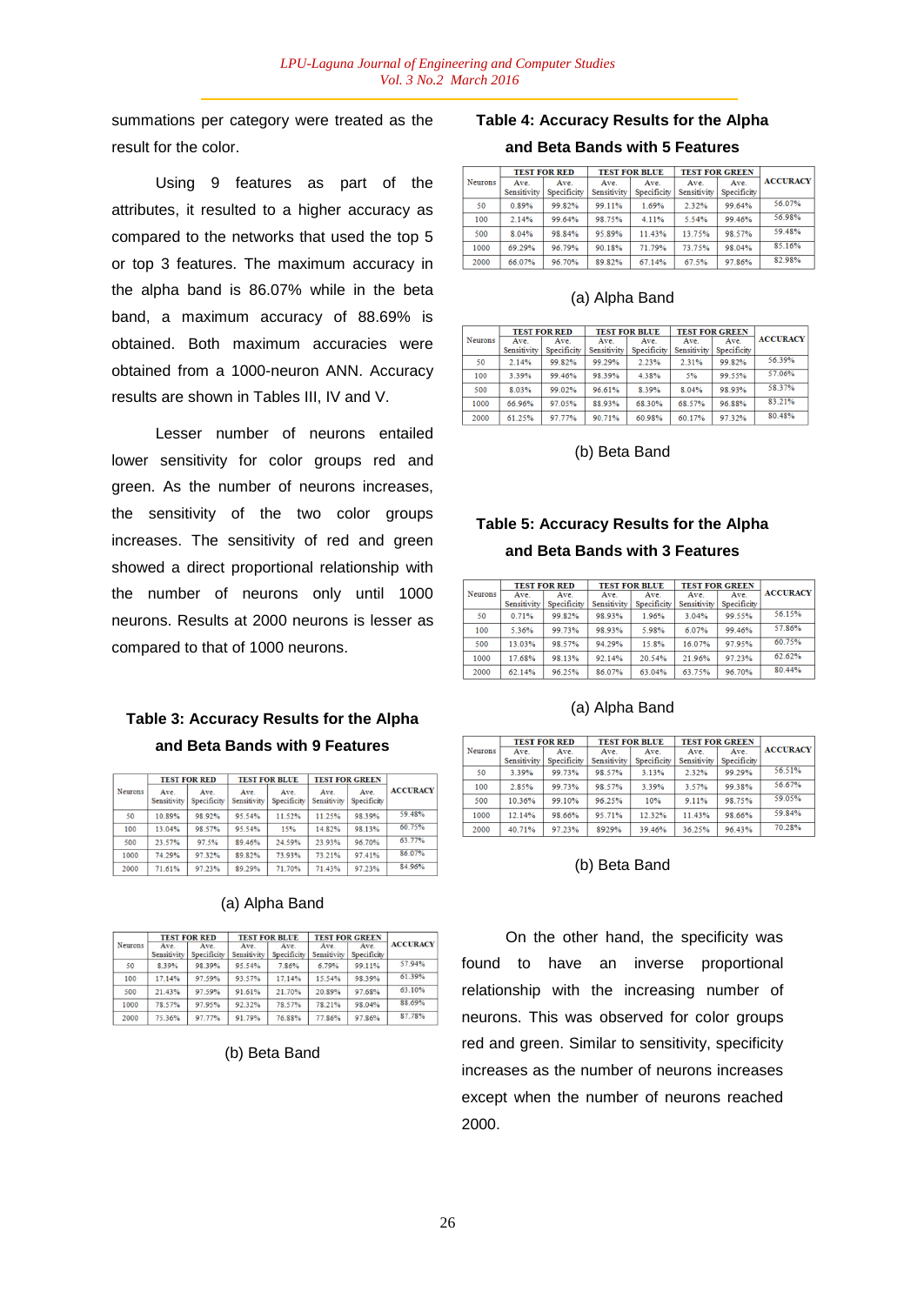The color group blue had an opposite result to that of red and green, having an inverse directional relationship with sensitivity but with a direct proportional relationship with specificity. Yet still, their trend changed with 2000 neurons.

The network with 50, 100 and 500 neurons showed very low sensitivity but relatively high specificity. It shows that with these settings, the accuracy of the ANN purely depends on its specificity - allowing a reasonably good detection indicating that a certain color is being differentiated from another color group. The low sensitivity indicates that the nodes 'see' wrong colors.

Networks with 1000 and 2000 neurons had higher sensitivity. This indicates that the nodes could predict the right color better with more neurons. Despite slightly lower specificity, the accuracy of the network was higher because it was now affected by both sensitivity and specificity.

#### **CONCLUSION**

In this study, an EEG-based color detection system was developed by using the brainwave signals stimulated by the using 12 different color stimuli. The EEG responses were segmented such that the signals for the baseline and the color stimuli were obtained. Out of the 12 features identified, kurtosis was found to be the most significant feature for both alpha and beta bands. Alpha wave asymmetry results confirm the assumption of the functions of the two hemispheres of the brain [21] showing that both frontal and temporal nodes left asymmetric while the parietal and occipital nodes being right asymmetric. The responses of the participants

showed no difference with one another despite demographical differences. The color detection system using ANN was developed to identify the color seen by a person using EEG responses. The performance of the color detection system yielded to maximum accuracies of 86.07% and 88.69% for the alpha and beta band, respectively with 9 significant features and running at 1000 neuron ANN.

## **REFERENCES**

- [1] S. Sanei and J. Chambers, EEG Signal Processing, West Sussex, England: John Wiley & Sons Ltd., 2007.
- [2] H. Zhang and Z. Tang, "To judge what color the subject watched by color effect on brain activity," *International Journal of Computer Science and Network Security,*  vol. 11, no. 2, pp. 80-83, 2011.
- [3] A. Elliota, M. Maier, A. Moller, R. Friedman and J. Meinhardt, "Color and Psychological Functioning: The Effect of Red on Performance Attainment," *Journal of Experimental Psychology,* vol. 136, no. 1, pp. 154-168, 2007.
- [4] A. Soldat, R. Sinclair and M. Mark, "Color as an environmental processing cue: External affective cues can directly affect processing strategy without affecting mood," *Social Cognition,* vol. 15, pp. 55- 71, 1997.
- [5] C. Braun and N. Silver, "Interaction of signal word and colour on warning labels: differences in perceived hazard and behavioral compliance," *Ergonomics,* vol. 38, no. 11, pp. 2207-2220, 1995.
- [6] D. Williams and J. Noyes, "How does our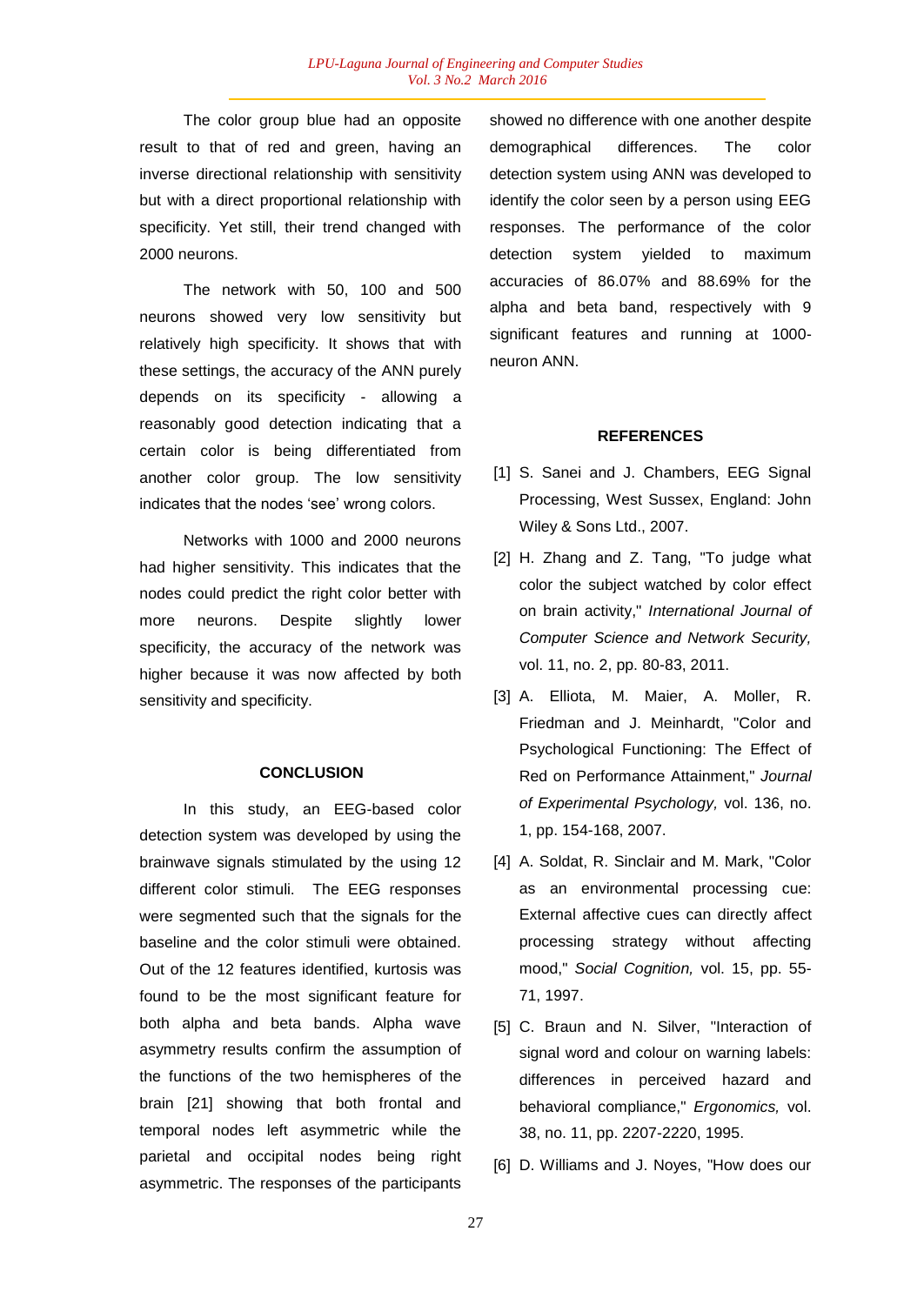perception of risk influence decisionmaking? Implications for the design of risk information," *Theoretical Issues in Ergonomics Science,* vol. 8, no. 1, pp. 1- 35, 2007.

- [7] A. Al-Fahoun and A. Al-Fraihat, "Methods of EEG Signal Feature Extraction using Linear Analysis in Frequency and Time-Frequency Domain," *Neuroscience,* 2014.
- [8] F. Lotte, "A new feature and associated optimal spatial filter for EEG signal clasification: Wafeform Length," in *21st International Conference on Pattern Recognition*, Tsukuba, Japan, 2012.
- [9] "Emotiv Epoc and Testbench Specifications," [Online]. Available: https://emotiv.com/productspecs/ Emotiv%20EPOC%20Specifications%202 014.pdf. [Accessed May 2015].
- [10 H. Azami, K. Mohammadi and B.
- ] Bozorgtabar, "An Improved Signal Segmentation Using Moving Average and Savitzky-Golay Filter," *Journal of Signal Processing and Information Processing,*  vol. 3, pp. 39-44, 2012.
- [11 "Calculating the Mean and Standard
- ] Deviation," AGA Institute, [Online]. Available: https://www.gastro.org/practice/qualityinitiatives/performancemeasures/. [Accessed June 2015].
- [12 R. Zimmerman, "Skewness and Kurtosis,"
- ] [Online]. Available: http://www.uky.edu/Centers/HIV/cjt765/9. Skewness%20and%20Kurtosis..
- $[13 J.$ Richman and J. Moorman,
- ] "Physiological time-series analysis using approximate entropy and sample entropy," *American Journal of Physiology-Heart and*

*Circulatory Physiology,* vol. 278, no. 6, p. H2039, 2000.

- [14 G. Moody, "Approximate Entropy (ApEn),"
- 1 [Online]. Available: http://physionet.org/physiotools/ApEn/. [Accessed May 2015].
- [15 C. Anderson, D. Necas and P. Klapetek,
- ] "Wavelet Transform," [Online]. Available: http://gwyddion.net/documentation/userguide-en/wavelettransform.html. [Accessed June 2015].
- [16 C. Vidaurre, N. Kramer, B. Blankertz and
- ] A. Schlogl, "Time-Domain Parameters as feature for EEG-based Brain Computer Interfaces," *Neural Networks,* vol. 22, no. 9, pp. 1313-1319, 2009.
- [17 J. Proakis and D. Manolakis, "Frequency
- ] Analysis of Signals," in *Digital Signal Processing, Algorithms and Applications 4th Ed.*, Jurong, Singapore, Pearson Education South Asia Pte Ltd, 2007, pp. 230-231.
- [18 W. Storr, "RMS Voltage Tutorial," [Online].
- ] Available: http://www.electronicstutorials.ws/accircuits/rms-voltage.html.
- [19 Z. Hussain, A. Sadik and P. O'Shea, in
- ] *Digital Signal Processing: An Introduction with Matlab and Applications*, Springer Science & Business Media, 2011, pp. 32- 33.
- [20 L. Tan and J. Jiang, "Spectral Estimation
- ] using Window Functions," in *Digitial Signal Processing Fundamentals and Applications, 2nd Ed.*, MA, USA, Elsevier Inc., 2013, pp. 107-111.
- $[21 P]$ Nussbaum, "ABPP Brain Health
- 1 Lifestyle Mind-Body-Spirit," [Online]. Available: